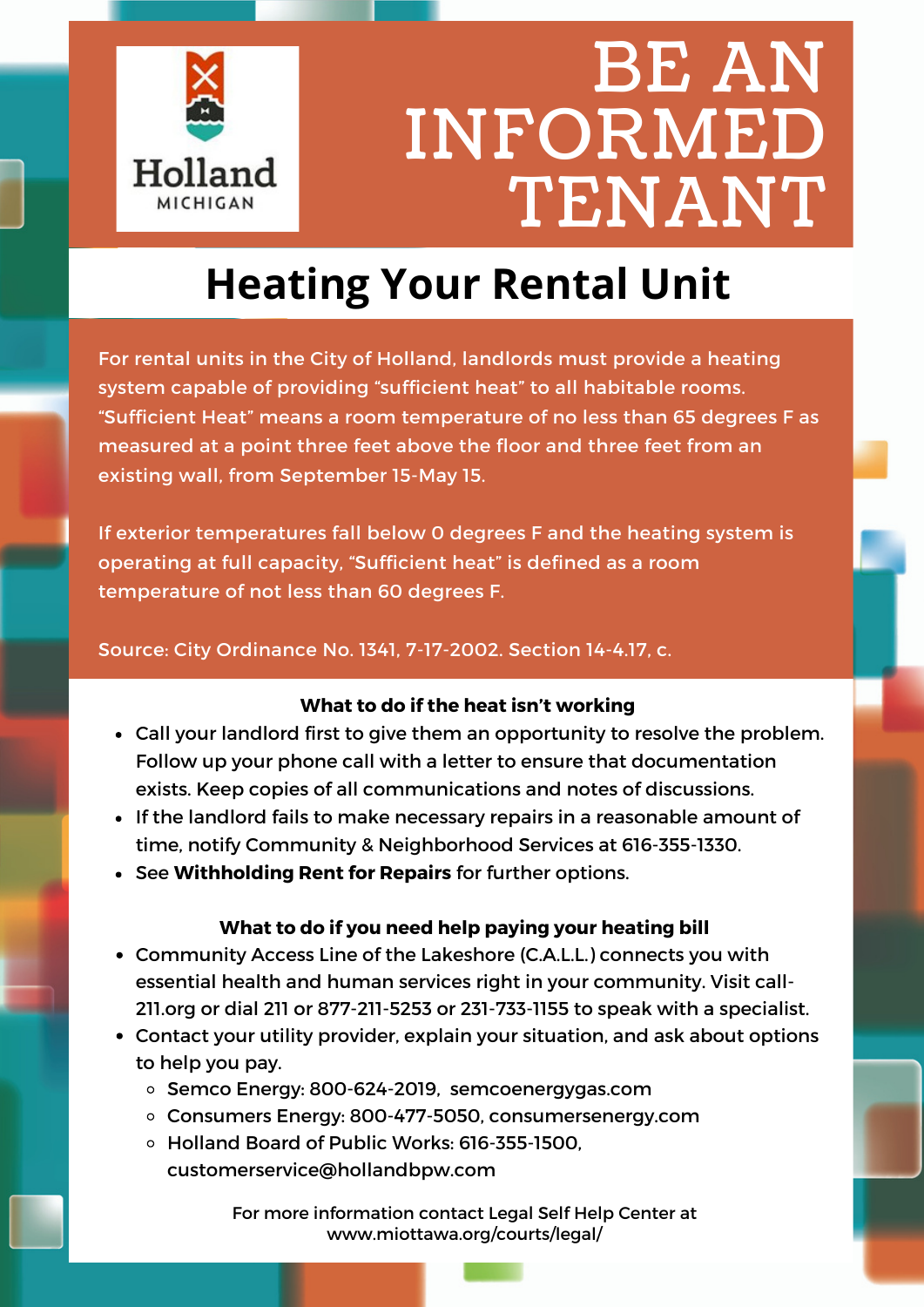

### **Protect Your Security Deposit**

The SECURITY DEPOSIT is an amount of money paid by you, the tenant, to your landlord other than the first rent payment.

Under Michigan law, Security Deposits cannot exceed 1.5 times the monthly rent. Only "refundable" fees are deemed to be security deposits.

Security deposits are the lawful property of the tenant until the landlord establishes a right to it — generally by obtaining a court order.

Your landlord must deposit your security deposit with a regulated financial institution (bank or credit union) OR deposit a cash bond to secure the entire deposit with the Secretary of State.

Within 14 DAYS of moving into your home, your landlord must provide you with a written notice of ALL of the following:

- Landlord's name and address;
- Name and address of the financial institution where the security deposit is held OR the name and address of the surety company and who filed the bond with the Secretary of State;

Your landlord must provide you with two blank copies of the INVENTORY CHECKLIST upon move in. The Inventory Checklist preserves some proof of the condition of the property when you move in. You must complete and return the checklist to your landlord within 7 DAYS after moving in. If you fail to complete it or fail to return it and a dispute over damages occurs at the end of your lease, it'll be your word against your landlord's. Take time/date stamped photos or video recordings of the property before you move in.

Continued on next page.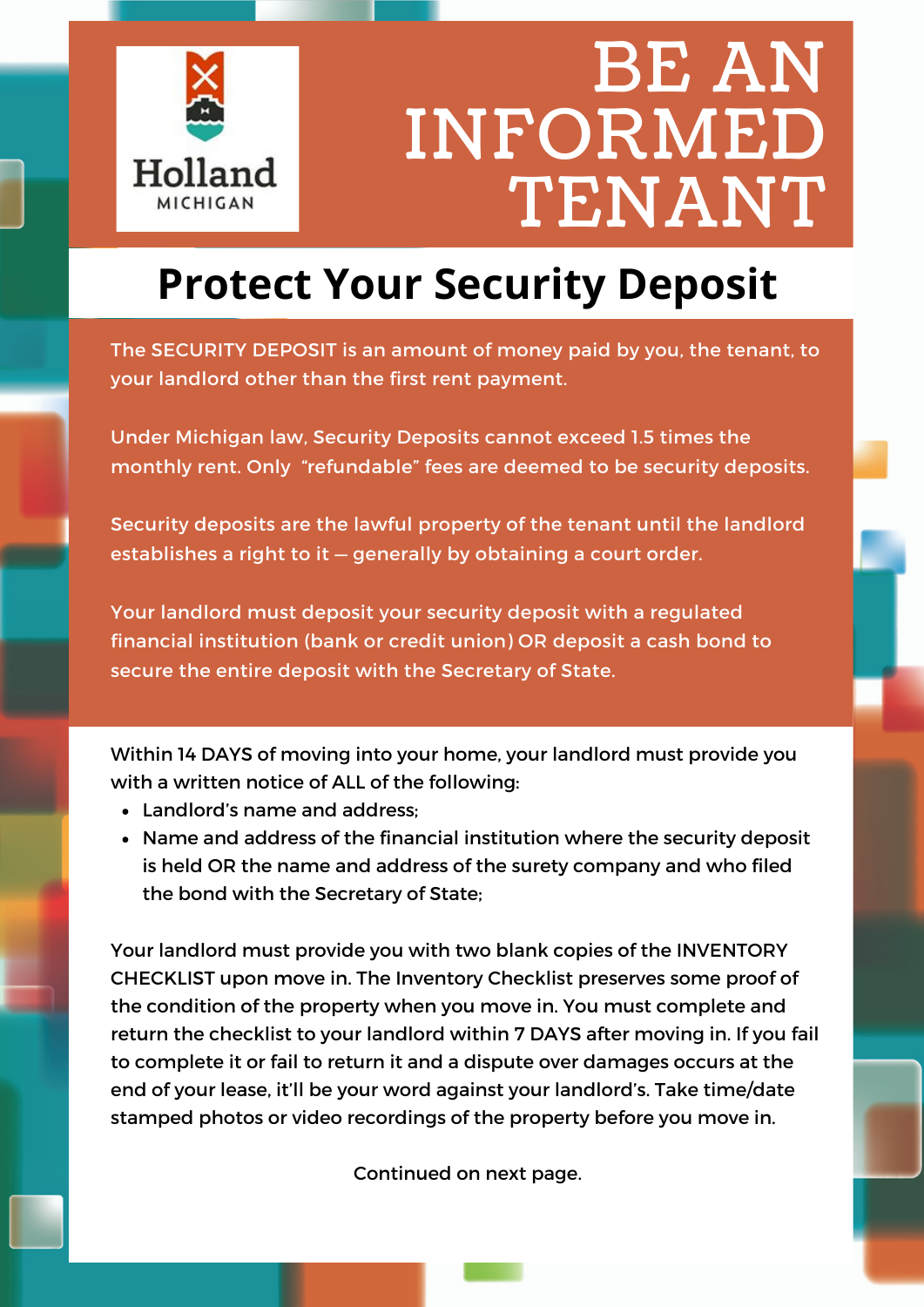

### **Protect Your Security Deposit**

## Continued

Within 4 days of moving out or at the end of your lease, you MUST provide WRITTEN NOTIFICATION of your forwarding address to your landlord. If you provide the forwarding address within 4 days after moving out, your landlord has 30 DAYS from move-out to respond. Your landlord can either:

- Return the entire amount of the deposit by check or money order, OR
- Send by mail an itemized list of damages lawfully assessed against the deposit and a check or money order for the remaining balance of the deposit, if any.

If you dispute the claim of damages, you MUST respond BY MAIL within 7 DAYS of receiving the list. You MUST respond in detail to each item of damage and the amount assessed.

Your landlord now has two choices:

- They can negotiate or mediate an agreement with you, in writing, OR
- Take the matter to court.

Remember: the security deposit remains your property until your landlord perfects a claim to it – either by agreement or court order. If the issue goes to court, the landlord MUST PROVE that you are responsible for the damages.

> For more information contact Legal Self Help Center at [www.miottawa.org/courts/legal/](https://www.miottawa.org/courts/legal/)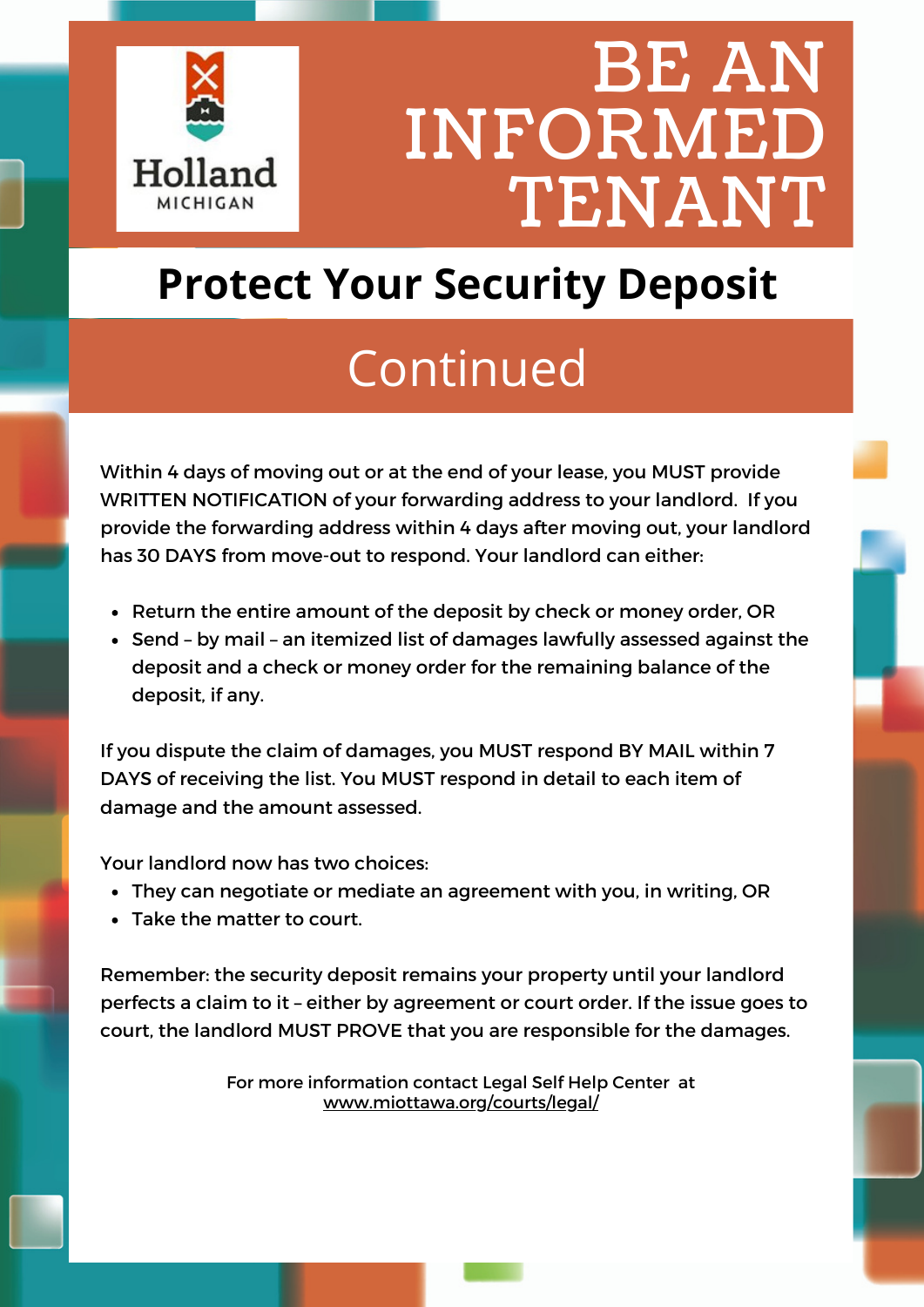

### **Can My Landlord Raise My Rent?**

Your landlord may not alter a lease provision, like the amount of the rent, after the lease begins unless you provide written consent.

Exceptions to this: with 30 days written notice, your landlord may adjust your rent amount IF there is a clause in your lease allowing for adjustments. Allowed adjustments are:

- Changes required by federal, state, or local law, rule or regulation. For example, changes that require the installation and maintenance of safety equipment or other routine maintenance to the property.
- Changes in the amount of rental payments to cover additional costs incurred by the landlord because of increases in property taxes, increases in utilities, and increases in property insurance premiums.

#### **What to do if your landlord raises your rent without due cause:**

- Inform your landlord, first.
- Seek legal assistance to resolve.
	- Legal Aid of West Michigan, www.lawestmi.org or 616- 394-1380
- Consider mediation.
	- Mediation Services, www.mediationservices.works or 616- 399-1600